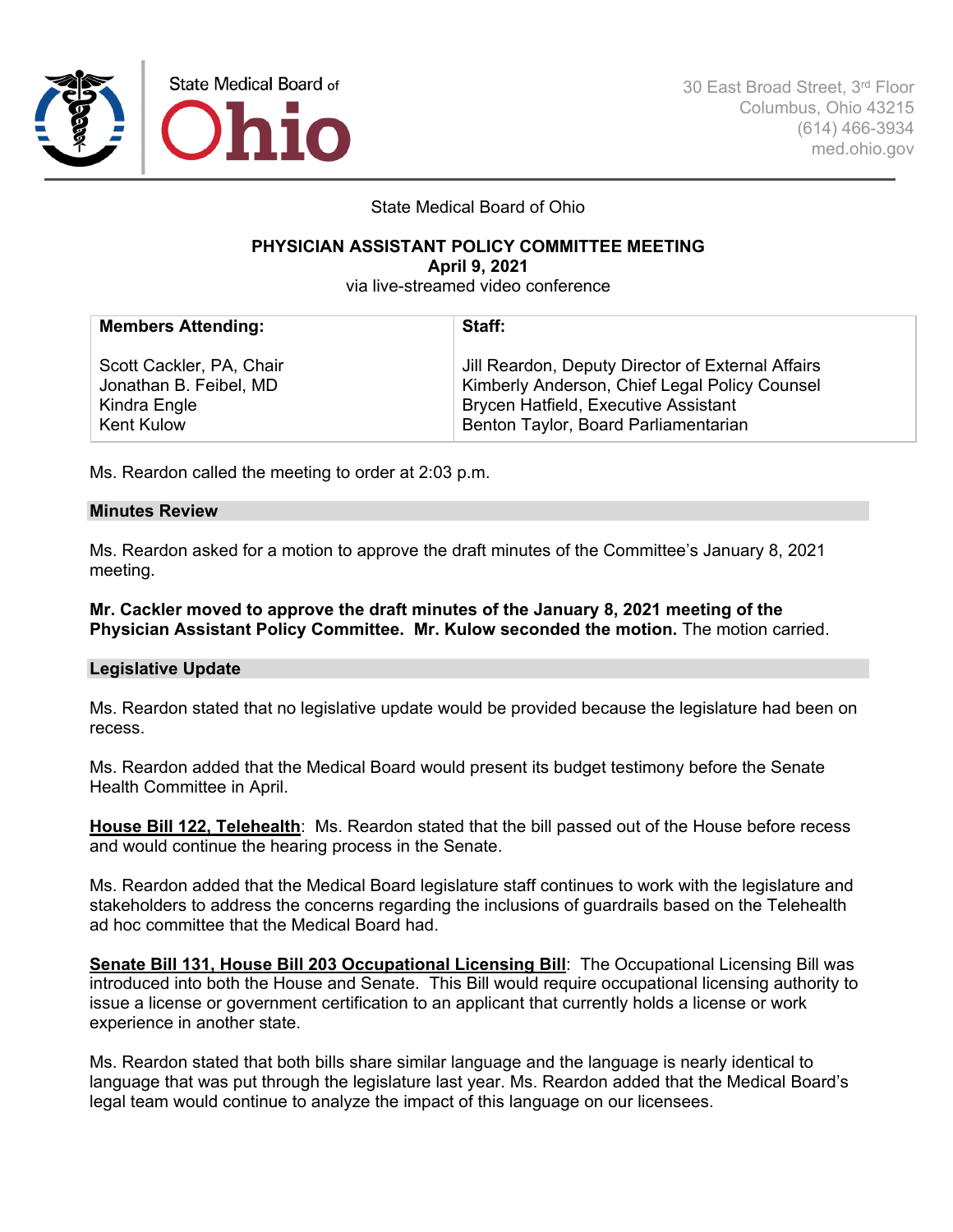# **Rule Review Update**

# **Light Based Medical Device Rules**

Ms. Anderson stated that an emergency rule was filed regarding light based medical devices and laser hair removal. The rule would permit physicians to delegate laser hair removal to cosmetic therapists who were licensed by the board as of April 11, 2021. Ms. Anderson added that on April 12<sup>th</sup> the cosmetic therapist licensure would go away. In addition, language in the rule that referenced PA's and supplemental services plan was replaced with standard language of "operating under a supervision agreement". The rule would remain in effect through August 8.

Ms. Anderson stated that a number of changes, based on comments from the Physician Assistant Policy Committee and other entities, have been made to the proposed rules. The rules were released from the Common Sense Initiative (CSI) on Monday and have been filed with the Joint Committee on Agency Rule Review (JCARR), which will hold a public hearing on May 17.

Mr. Cackler noted that the phrase "authorizing the service" appears in at least four places in the proposed rules and opined that it could lead to confusion. Mr. Cackler suggested that the phrase "within the scope of physician's practice" be used instead to clarify that these services are not required to be listed specifically in the supervision agreement, which is not the intent of the rules.

Ms. Anderson stated that the intent is that the supervising physician be comfortable with the physician assistant's training and education to perform these procedures, not that the procedures need to be specifically listed in the agreement. Mr. Kulow agreed. Following discussion, Ms. Anderson asked Mr. Cackler to email his suggestions to her so she can make them part of the public hearing on May 17.

Dr. Feibel asked if the proposed rules should include language to clarify that the supervising physician must make certain the physician assistant has adequate training before allowing them to perform the procedures. Ms. Anderson noted that the rules reference the statute that requires the supervising physician to ensure appropriate training and education.

## **Consult Agreement Rules**

Ms. Anderson stated that legislation passed on December 2020 allows physician assistants, as well as nurse practitioners, to enter into consult agreements with pharmacists. Proposed rules for these agreement have been drafted, based on the rules for consult agreements between physicians and pharmacists. Ms. Anderson noted that physician assistants were temporarily able to enter into such agreements during the pandemic, and these rules would make that change permanent.

# **Pending Rules At CSI**

Ms. Anderson stated that the rules on sexual misconduct, delegation to unlicensed individuals, pronouncement of death, and prescribing to family members and self are currently undergoing their five-year rule review. Minimal changes have been suggested for these rules. The only comment that has been received was from the Board of Nursing regarding the pronouncement of death rule, to clarify that nurse hold a license and not a certificate.

Referring to the Rule Review spreadsheet, Ms. Anderson noted that a number of rules have changed due to legislation, particularly in relation to House Bill 442.